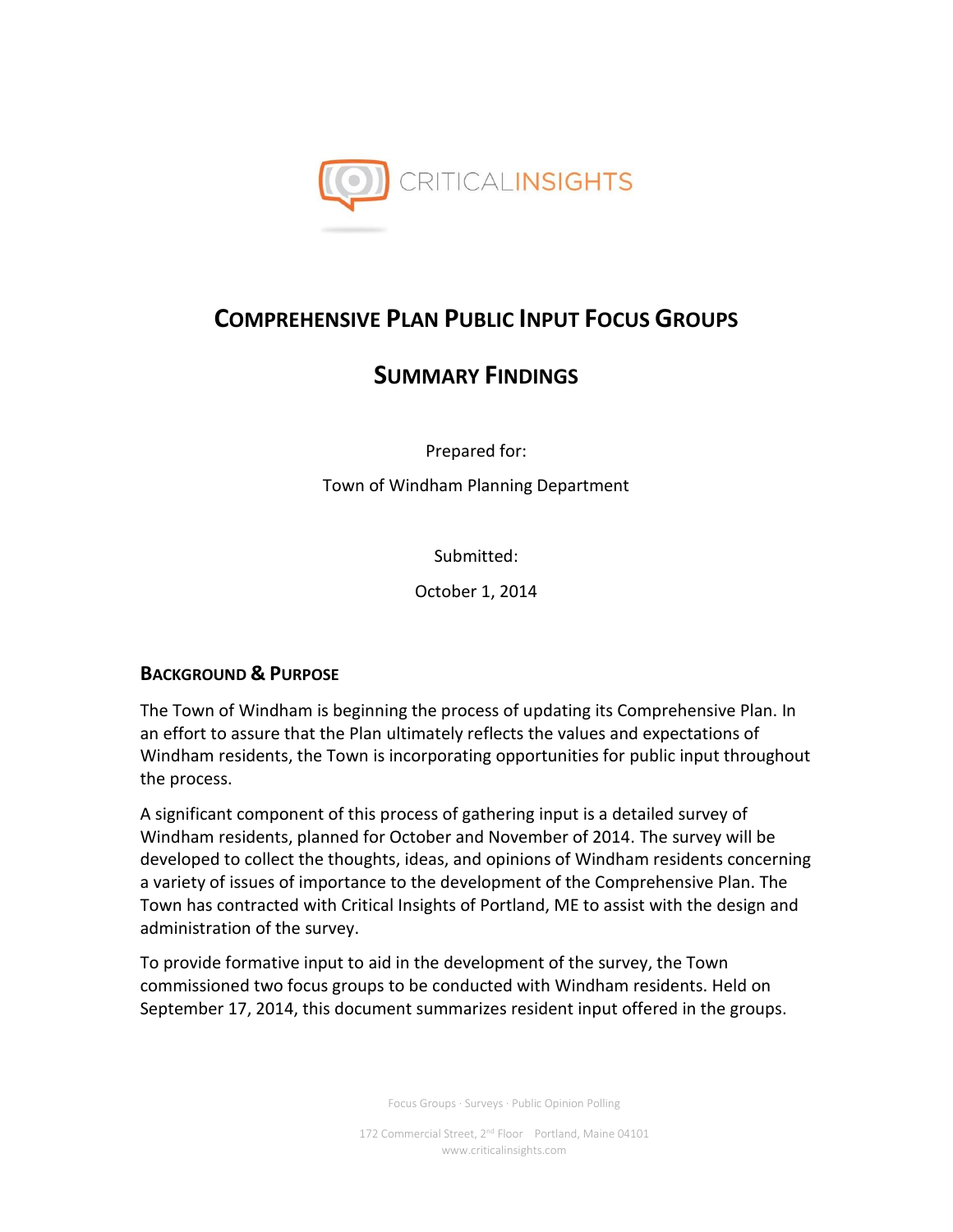## **METHOD & APPROACH**

In addition to the forthcoming survey, the Town also contracted with Critical Insights to complete all functions related to the execution of the focus groups. These activities included participant recruitment, development of a line of questioning for the groups, and all requirements related to the hosting and facilitation of the sessions.

With the aim of gathering input from an appropriate cross section of Windham residents, Critical Insights established demographic targets with respect to both age and gender for use in recruitment. The institution of these targets allowed the groups to be populated in a manner which accurately reflected the make-up of the Town's resident base (as determined by 2010 U.S. Census data).

The demographic targets were included in a document used as a contact script and recruitment eligibility screener. In addition to meeting the demographic distributions noted in this screening document, eligible candidate residents were also required to:

- Be registered to vote in the Town of Windham;
- Have lived in the Town for at least two years;
- Not be employed in an industry generally viewed as excluded from market research activities, such as media or marketing research itself;
- Not have participated in a focus group in the past year; and
- Not be (or have a member of the household be) an elected or appointed official or an employee of the Town of Windham.

Further, to assure that participants contacted to take part in the sessions would have a greater likelihood to offer reasonable levels of input and response to the likely line of questioning, candidates were required to claim that they pay at least some attention to things going on at the community level in Windham and also that they discuss these matters with their friends and neighbors in the Town with some regularity.

A total of 10 candidate participants were recruited for each of two sessions (20 in total). To accurately reflect the aforementioned demographic mix, recruitment quotas were established for an equal split between men and women recruited for each session. In terms of age, sessions were segmented by self-reported age, with one group held with residents age 18 to 44 and the second group with those age 45 or older. Within each age group, recruitment was keyed to specific age bands (in the younger group, four respondents were age 18 to 29 and six were between age 30 and 44; in the older group, eight were between age 45 and 64 and two were age 65 or older). All targets were established based on U.S. Census figures.



## CRITICAL **INSIGHTS** 2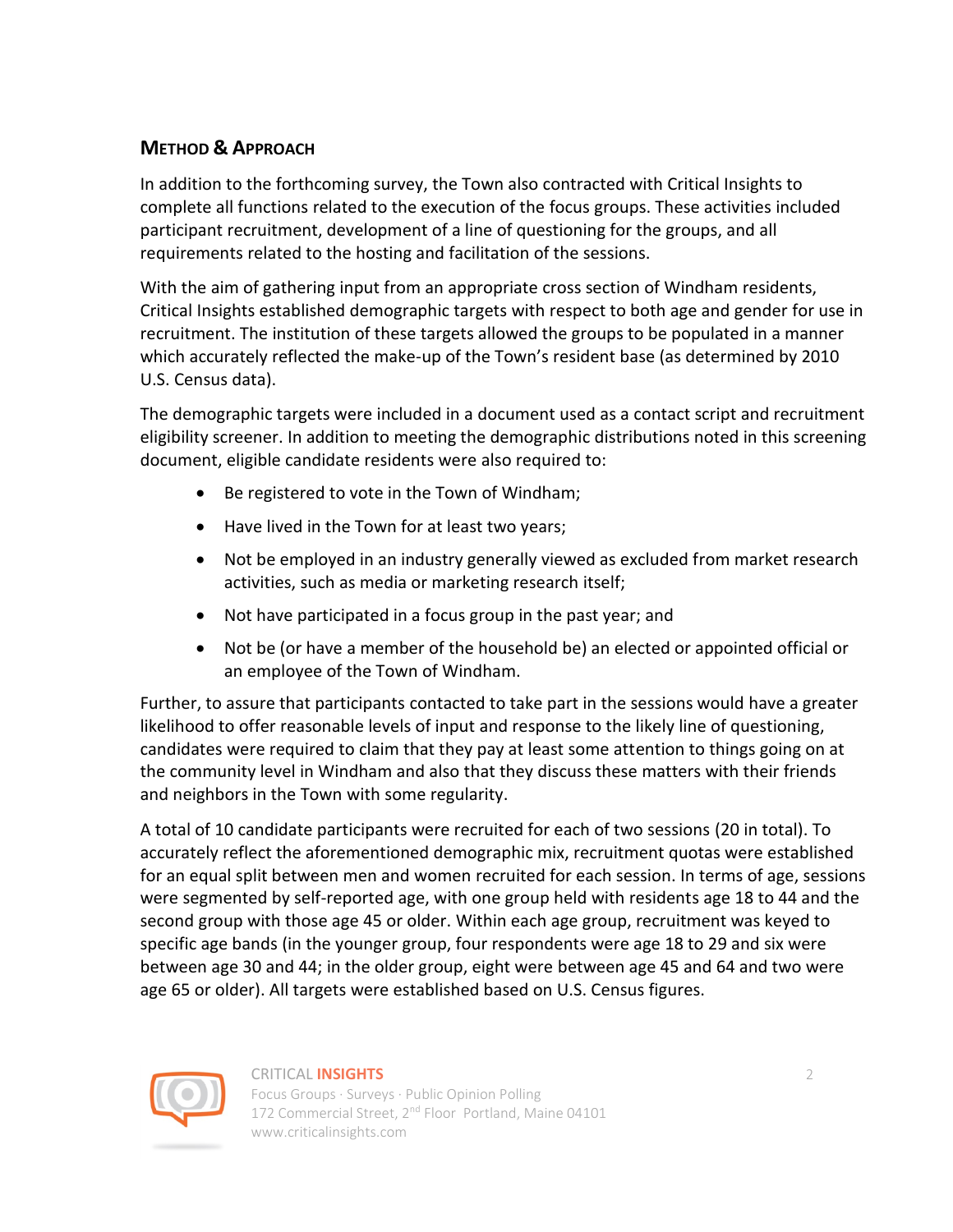Additionally, for the younger session in particular, at least some participants were required to have school-age children living at home.

Residents were contacted at random by Critical Insights using geographically-targeted lists of both landline and mobile telephone numbers connected to the Town of Windham.

In total, 17 participants (from the 20 recruited) attended the sessions. All attendees received financial compensation for their time.

Over the course of the sessions, which lasted roughly 90 minutes each and were facilitated by senior staff at Critical Insights, residents responded to a variety of questions about life in Windham. The line of questioning was developed by Critical Insights, with opportunity for input from Town staff.

More specifically, residents were queried about the quality of life in Windham, perceptions of positive or negative momentum in the Town, best and worst things about life in Windham, where they see the Town headed in the future, and other broad areas of inquiry. Participants also discussed issues of residential and commercial growth and development, open space loss and potential preservation, recreational opportunities, transportation and roadways, economic development, and taxation.

## **A NOTE ON QUALITATIVE RESEARCH**

It is necessary to note that in considering these results, readers should be aware that this summary is based solely on qualitative observations that are only directional in nature. The findings should not be viewed as quantitative, but rather, are intended only to aid in the development of the upcoming survey instrument and to provide the Town with an initial snapshot of residents' mindset on key issues heading into the Comprehensive Plan development process.



## CRITICAL **INSIGHTS** 3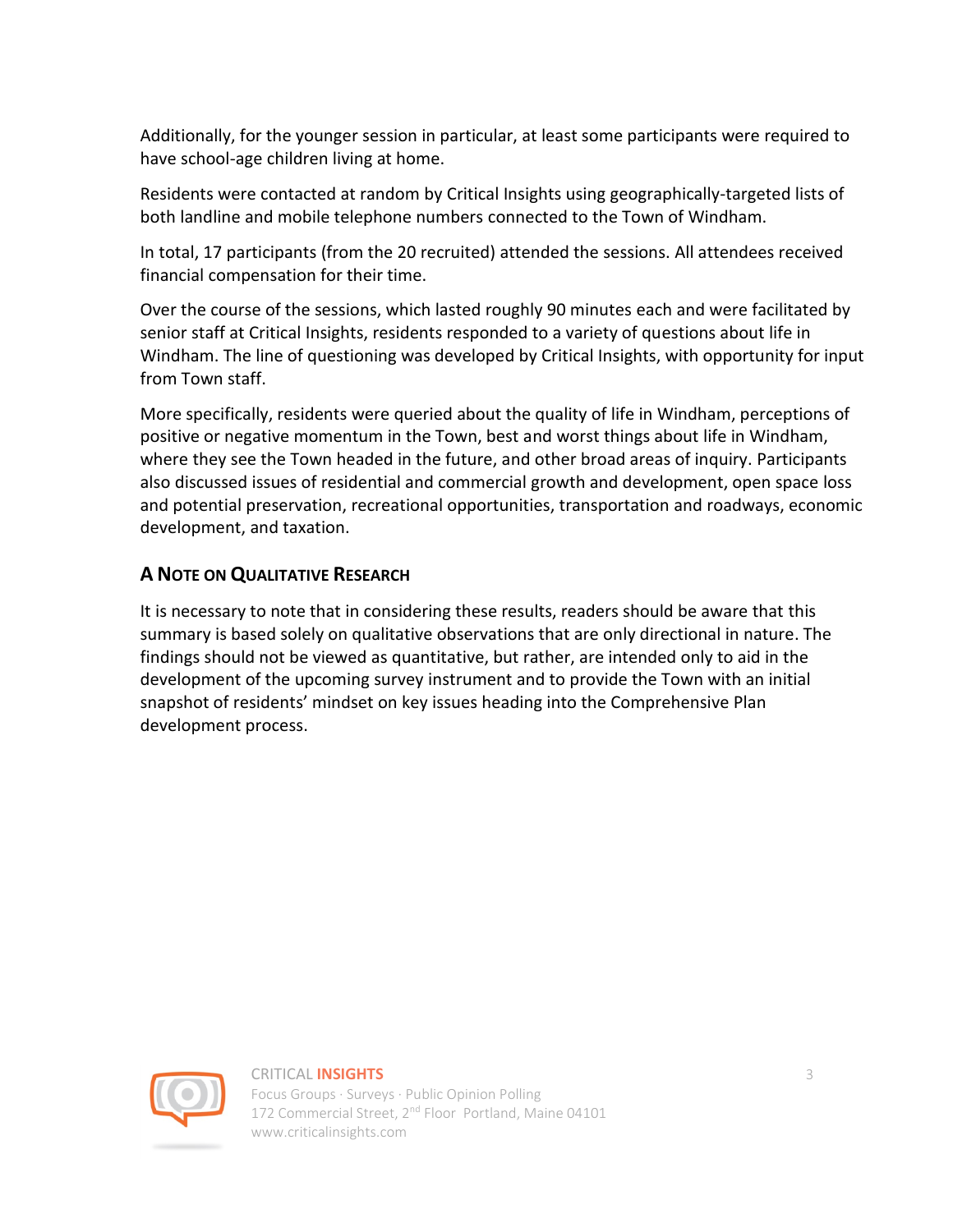## **HIGHLIGHTS FROM THE RESEARCH**

Summarized below are principal observations in the key areas of questioning covered in the focus groups.

## **Broad Views on Life in Windham**

 Overall, residents appear pleased with life in Windham, with most assigning a "quality of life" score of at least 8 (on a scale of 0 to 10).

Directionally, older residents (those age 45 or older) seem more pleased than do younger residents.

Residents most commonly praised Windham's small town feel and rural character, its schools, feelings of safety in the Town, and its people and sense of community.

 When asked to reflect on whether Windham had gotten better, worse, or stayed about the same as a place to live over the time they'd lived in the Town, most residents believe that things have remained about the same, often despite what many acknowledged was rapid population growth.

Residents who felt things have improved typically cited benefits that have arisen from the growth of the community, such as more services, increasing retail options, and enhanced school programs that are seen as being driven by an increased student population. Others observed that amidst growth the Town has also tried to address open space, land conservation and access, and recreation opportunities.

Those who believed things have declined in Windham most commonly pointed to issues surrounding the North Windham business corridor, with criticisms focused on a perceived exodus of business, empty storefronts, and continuing traffic concerns. With respect to traffic, observations were made to what is seen as poor and haphazard development in the commercial zone and a general lack of standards.

Others expressed concerns about school capacity, road maintenance, and access to municipal services (i.e. Town Hall hours).



#### CRITICAL **INSIGHTS** 4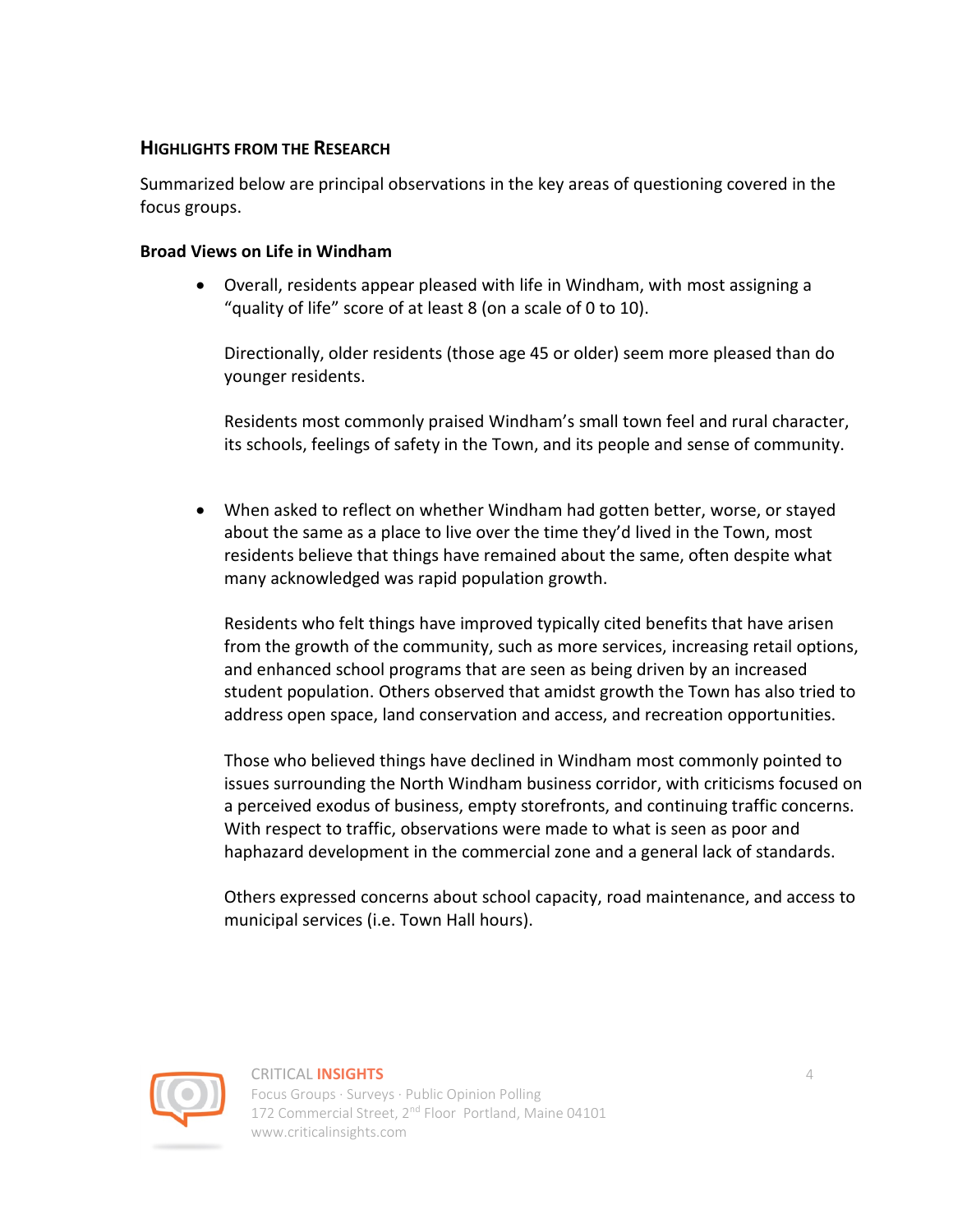Given reasonable levels of satisfaction with quality of life in Windham, it was not surprising to learn that – even if given the option to leave – most residents would remain in Windham, largely for the same reasons identified as the principal reasons for being satisfied living in the Town: its small/rural feel, safety, and its schools.

While all younger residents claimed they would stay in Windham (again, largely due to the schools and their family's level of comfort in the community), a few older residents did note that they would leave, principally due to increasing property taxes and similar increases in the cost of housing in the Town.

 When asked to identify the single best aspect of living in Windham, younger residents overwhelmingly cited Windham's "location," while older residents most commonly mentioned attributes centered around Windham's rural character.

With respect to location, residents see the community's location between Portland and the lakes and mountains region of Maine as a significant benefit. The proximity to Portland offers perceived easy access to work, as well as culture, restaurants, other amenities; meanwhile, the Town's location northwest of Portland offers access to lakes, mountains, hiking and biking locations, and natural beauty. Within the Town itself, most – if not all – necessities of daily living are seen as being available within Windham proper.

As a small, rural town, Windham is also seen by many residents as providing a small town feel, significant open space and undeveloped land, and a sense of quiet and privacy – all within minutes of shopping and a half-hour from Portland.

## **The Future of Windham**

 Residents were asked to reflect on the future of the community and consider both the one aspect of Windham they wished would be different in the future and also the one thing about the Town they would want to stay the same and not change.

Residents' perspectives on the aspects of Windham they would like to see stay the same varied considerably by demographic group.

Younger residents expressed a desire to see the population remain steady and to limit future residential development, largely due to the perceived negative impact of growth on local schools. In a similar vein, many of these same residents advocated to keep any future commercial development isolated and focused on the North Windham corridor.



#### CRITICAL **INSIGHTS** 5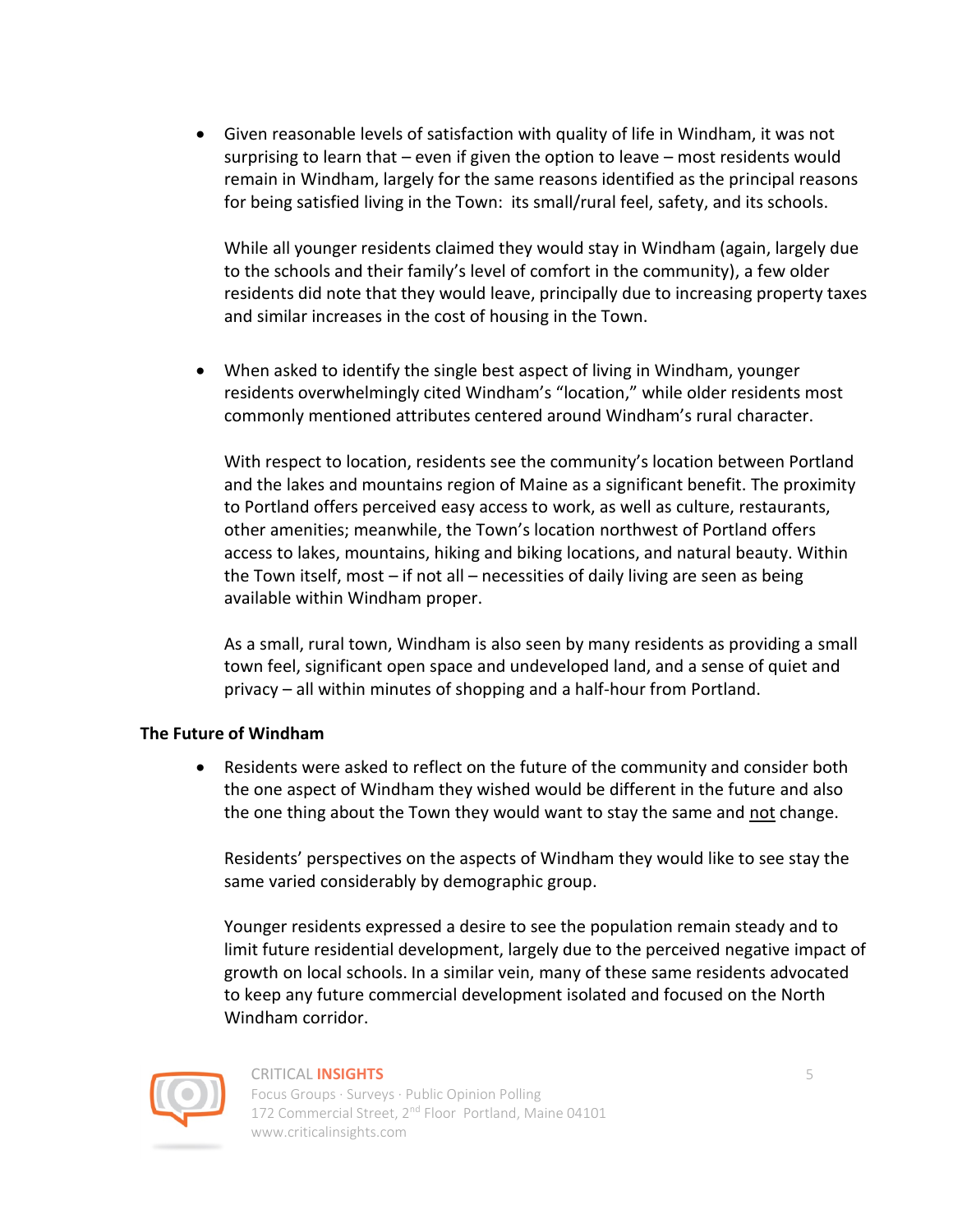Conversely, older residents took a different tack in commenting on their similar desire to maintain a status quo in terms of population growth, with observations focused largely on curbing development with hopes of retaining Windham's rural character, small town feel, open space/undeveloped fields and woods, and sense of community. In related commentary, these residents noted that in addition to preserving the Town's rural character, limiting development and growth (both residential and commercial) would have a favorable impact on protection of Windham's groundwater aquifer and overall water quality.

• In considering what they wished would change in the future, comments were frequently focused on desired improvements to the Route 302 commercial district in North Windham, with residents expressing a desire for a "rehab" of the area to improve aesthetics and reduce the "strip mall" feel, a significant re-engineering of traffic flow through North Windham (including potential bypass options), and a clear plan and path forward for any future development to avoid what was characterized by some as being a "shoddy" and "haphazard" approach in the past.

In discussing future development, residents specifically wished for less focus on retail growth and a greater emphasis on bringing different types of commercial development and employers to Windham, with an expressed desire for greater employment options beyond retail (e.g. office, medical, light manufacturing, etc.).

While such comments did not emerge among older residents, younger residents also expressed a desire for changes and investments in long-term infrastructure, including building schools to address overcrowding issues, improving roads and adding bike lanes, adding pedestrian walkways, and developing a community center for both resident gatherings and for recreation (e.g. pool, indoor recreation, etc.).



#### CRITICAL **INSIGHTS** 6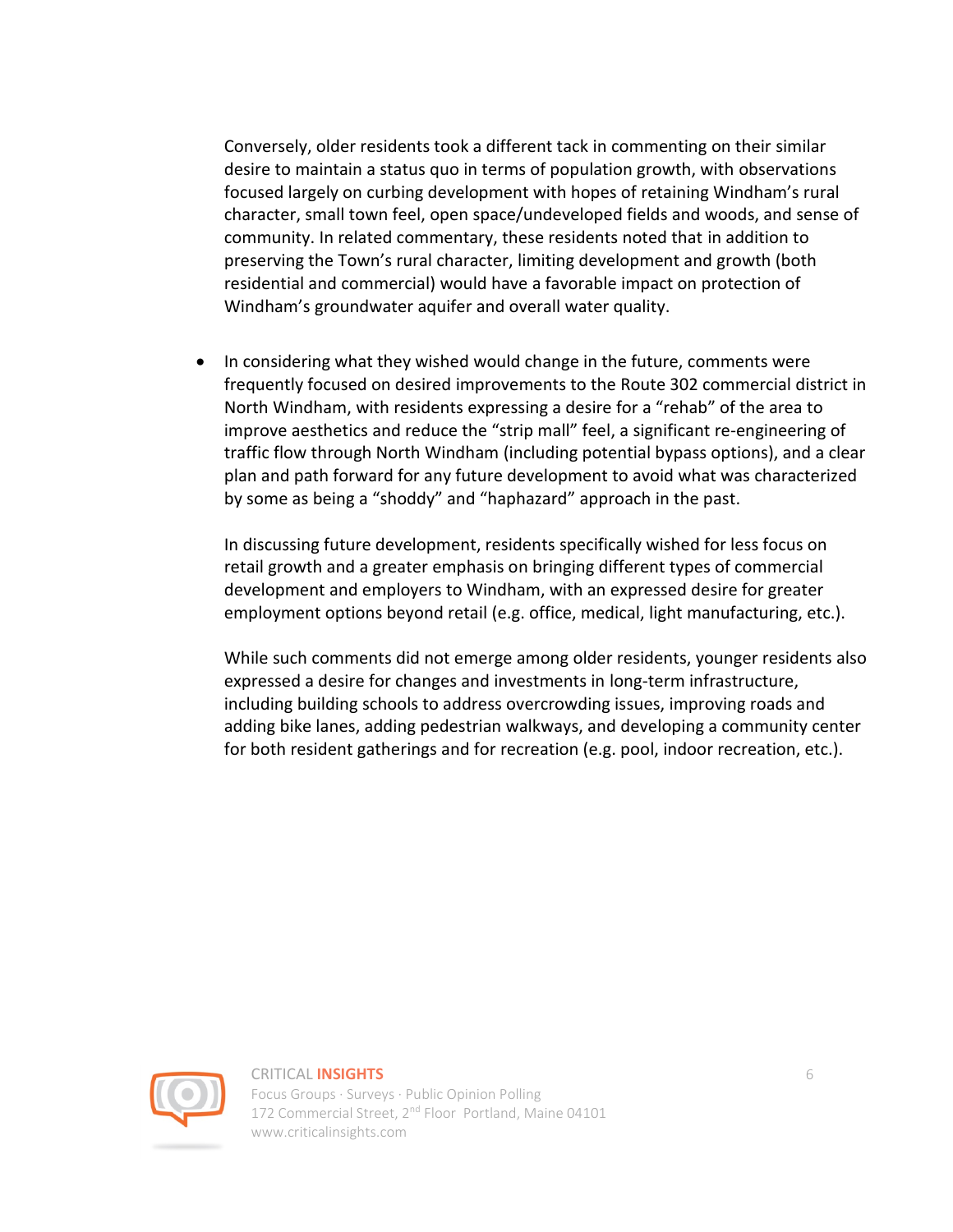When asked to consider the key issues that will be facing the Town in the coming years, comments were remarkably consistent, with residents' feelings largely centered around development and the broader implications of that development.

The discussion of these issues was lengthy and covered numerous perceived consequences of increasing development including:

- The impact of unchecked residential growth on schools, including continued overcrowding and the need for investment in new and expanded facilities.
- Beyond school buildings, the need for other infrastructure investments made necessary by increased growth, including a sewer system or other means to protect the community's groundwater resources, significant road improvements and ongoing maintenance, and additional public safety requirements.
- A marked decrease in the amount of valuable open space, fields, and forested land due to continued growth and a perceived degradation of the Town's "small town feel."
- In a general sense, residents concurred that Windham's population is skyrocketing and few saw that trend changing in the future. Indeed, most seemed to be aware of the recent feature article in the press about the building boom in the Town.

However, most believed that the community is simply growing, with no real plan in place to deal with that growth and its implications. Indeed, several residents commented that while the Town has been focused on building up the tax base through development, there seems to have been little attention paid to the consequences of this growth and the impact on Town services. Some believe that the Town needs to step back and consider the needs of Windham's residents and how a continued focus on increasing development will impact their lives.



## CRITICAL **INSIGHTS** 7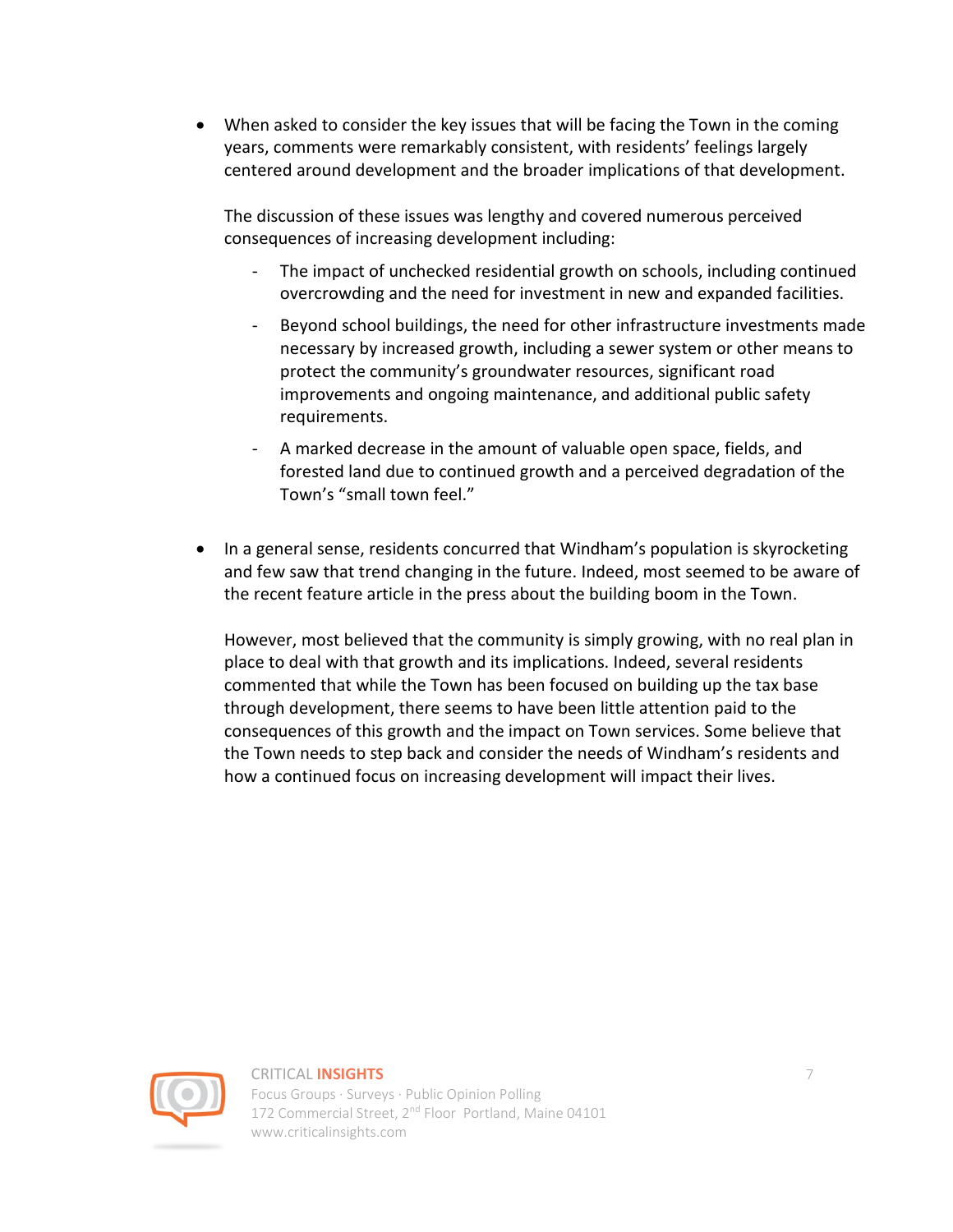## **Future Priorities**

 Following discussions of issues such as overcrowded schools, roads in need of repair, reworking of the North Windham business corridor, and protecting the community's water resources, residents were confronted with the reality that municipal needs require funding, largely in the form of property tax revenues. As such, residents were asked to consider additional expenditures they would be willing to fund with additional tax dollars.

Again, feedback did differ substantially according to age-based demographics and, to some extent, gender.

Younger residents, particularly women, expressed a willingness to fund schoolrelated spending, with a particular emphasis on any building initiatives. Most justified increased spending by noting that it is of benefit to the larger community to assure a strong school system.

Consistent with other remarks about outstanding needs, younger residents also expressed a willingness to allocate additional spending/taxes to road maintenance and improvements, infrastructure initiatives (including sewer line and other efforts to protect groundwater), and economic development efforts with the aim of creating viable, non-retail employment opportunities in Windham.

In terms of additional taxation, older residents were less focused on school improvements, but seemed more than willing to fund expenditures that would be of benefit to a broader cross-section of the community, such as a community center. Discussion of a potential community center gave rise to ancillary comments on additional amenities, such as swimming pools, ice rinks, and meeting space.



#### CRITICAL **INSIGHTS** 8